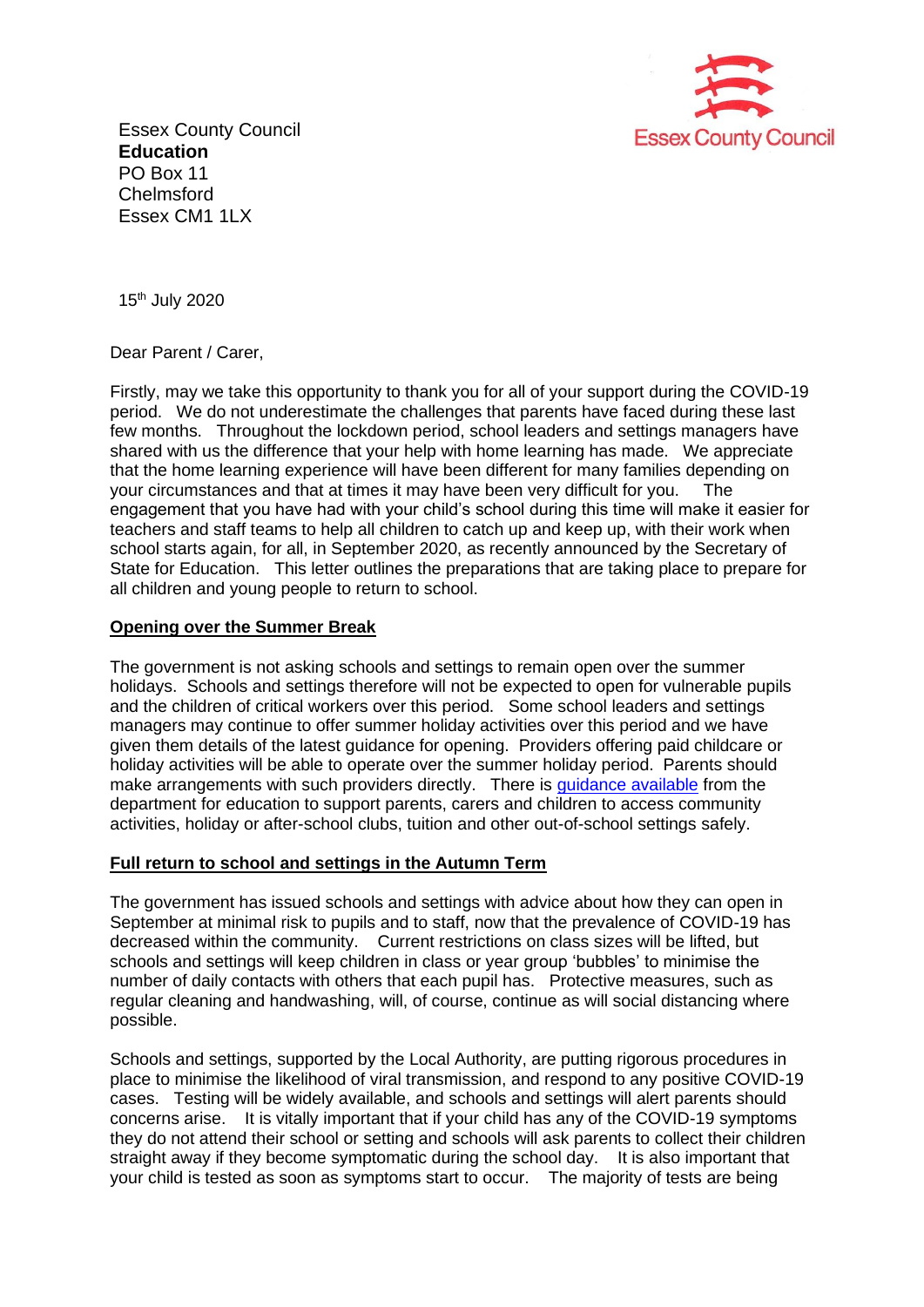returned as negative, and therefore your child can return to school at this time. If your child tests positive, your household will be asked to self-isolate as per the NHS guidance. Appropriate actions will be taken in the case of any outbreak, and remote education will be made available to any pupils who might have to self-isolate.

As throughout this period, every school and setting's approach will be different and will reflect local context and circumstances. Schools and settings will work with the local authority to update their risk assessments and consider carefully their arrangements. This will reduce risk to the lowest reasonably practicable level. The majority of our schools have remained open throughout this period, so we have already seen that our protective measures and bubbles work. The schools and settings are now ready to scale this up. Your child's school or setting will advise you about any changes to routines, including dropping pupils off and collecting them at the end of the day. If individual schools or settings need to operate phased returns, or to alter the times of the day temporarily, the details of this and the reasons for it will be made clear in advance. The safety of children, parents and staff is, and always will be, our number one priority.

# **Education, Health and Care Plans**

Particular consideration will be given to pupils who have Education, Health and Care Plans (EHCP's). The government has put in place interim arrangements to the legislation that has allowed the Local Authority to implement easements on the duty to provide aspects of an EHCP and make reasonable endeavours to provide as much support as possible. This was put in place to support schools, social care and health services focus on addressing the COVID pandemic. It is expected that this legislation will return to normal expectations and that the requirements of EHCP's will be returned to normal as quickly as possible. However, some services will still need to be retained to support the pandemic, so there may still be a restriction on face to face support provided by health, therapy and other services. All services are working hard to continue to offer as much support as possible and where appropriate offer remote support and interventions. We would like to thank parents of children with EHCP's for their resilience and support. Please make contact with your child's school for their specific details on their return to school arrangements.

## **Attendance from September**

The risk to children of becoming severely ill from COVID-19 is very low and we know there are negative, and sometimes lasting, health and educational impacts for pupils who are out of schools and settings for long periods of time. It is with this in mind that the government's guidance states that pupils will be expected to attend their school / setting, as normal, at the start of the Autumn Term 2020. From September it will therefore be compulsory for you to send your children to school.

A small number of pupils will still be unable to attend because they are self-isolating and have had symptoms or a positive test result themselves, or because they are a close contact of someone who has COVID-19.

Shielding advice will pause on 1 August, subject to a continued decline in the rates of COVID-19 transmission. This means that those pupils who remain on the shielded patient list can also return to their school or setting, as can those who have family members who are shielding. Some pupils who are not required to shield but who remain under the care of a specialist medical professional may need to discuss their care with that professional before returning to their school or setting. Please advise the school or setting if the guidance you receive is that your child should remain at home. Other than in these exceptional cases, or where a pupil's absence is otherwise authorised, it will be the schools or settings expectation that pupils attend as normal. It is important that you discuss any concerns on attendance